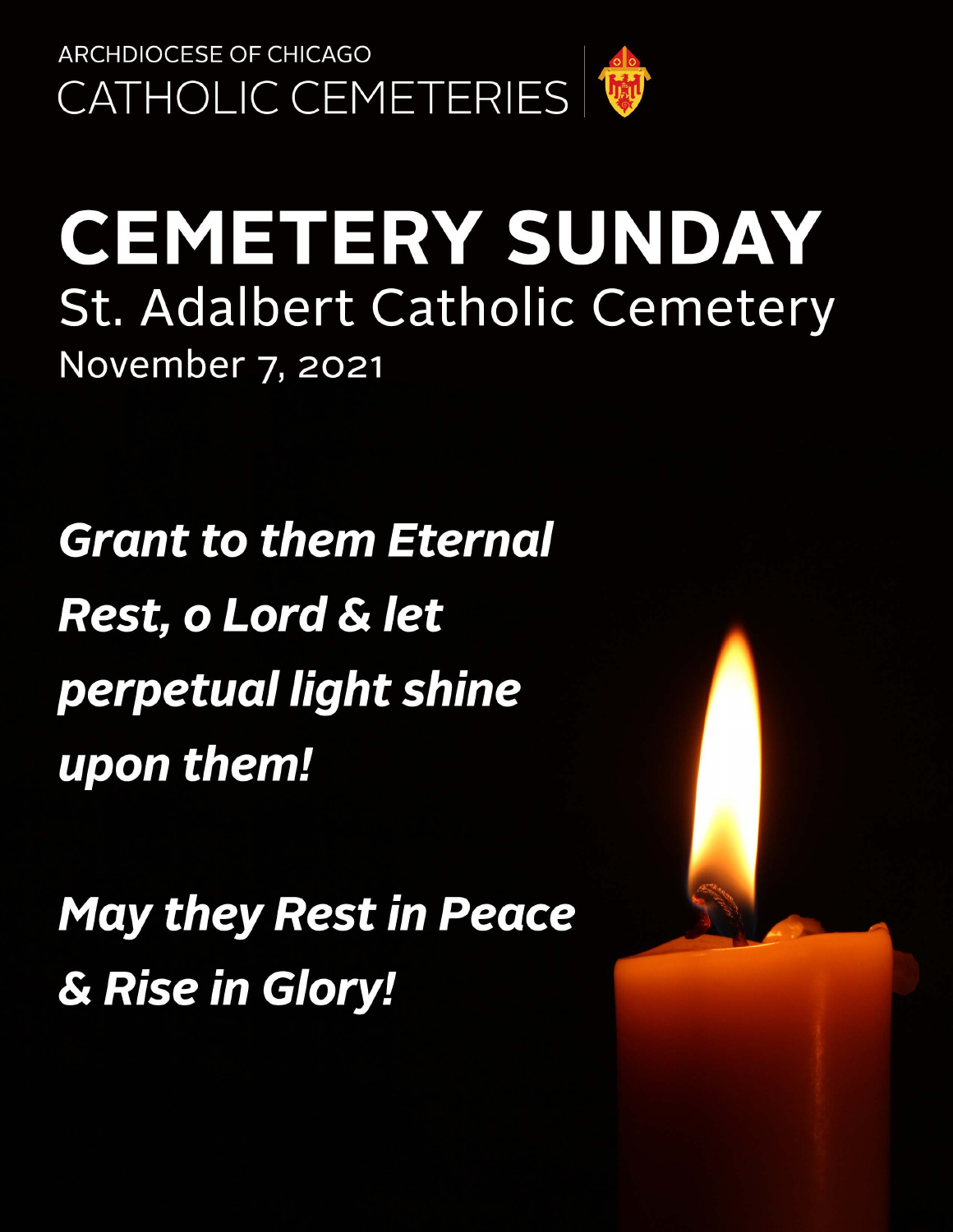O God, glory of the faithful and life of the just, by the Death and Resurrection of whose Son we have been redeemed, look mercifully on your departed servants, that, just as they professed the mystery of the resurrection, so they may merit to receive the joys of eternal happiness.

Through our Lord Jesus Christ, your Son, who lives and reigns with you in the unity of the Holy Spirit, one God, for ever and ever.

Amen.

- Collect of the Mass for the Feast of All Souls

Hear our Prayers for all who have died and are buried in our Catholic Cemeteries, especially those recently interred from October 15, 2020 to October 15, 2021.

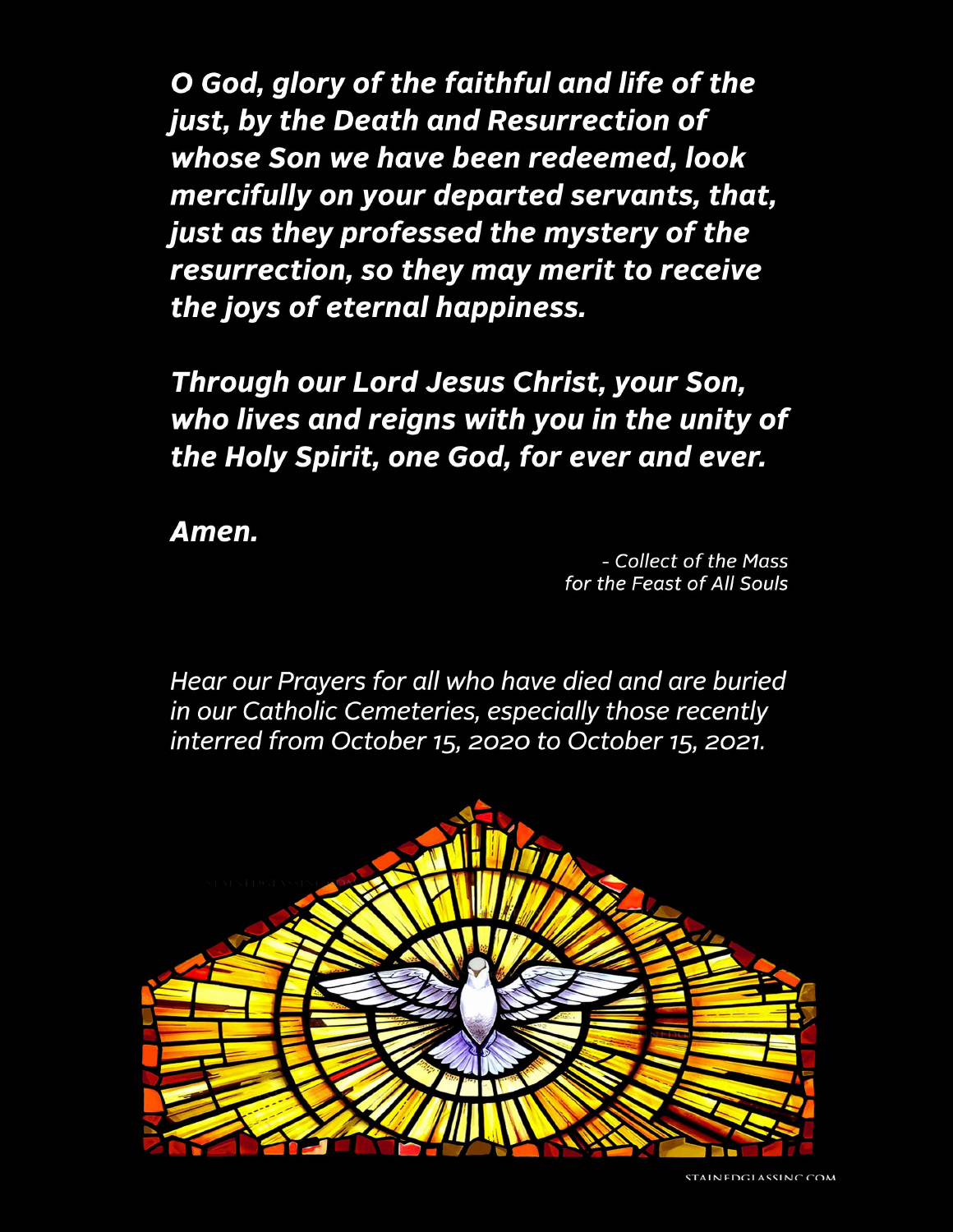† BARBARA A. ACHTEL † PHILIP G. ADAMOWSKI † CARY M. AIELLO † WALTER ALLIE † RAMONA E. ANDRUK † ELEANOR F. ANTKOWIAK † RICHARD ARCH † MARGARET I. AUGUSTYN † ANTHONY BABICZ † REV.RICHARD P. BALAZS, CR † MARY ANN BANACH † ROBERT BANAS † DOLORES E. BARA † JOHN JOSEPH BARBINO † ELAINE M. BARRAY † MARCELLA A. BARTNIK † RICHARD T. BARTUCE † LES M. BAUT † KAZIMIERZ BEDNAREK † JOANN BEHNE † ROBERT E. BENGL † THADDEUS BERNADZIKOWSKI † HELEN MARIE BIALECKI † FRED R. BIDDLE † BARBARA A. BIELECKI † ANNA BIERNAT † ROSALIND R. BIESZCZAT † THEODORE T. BIHUN † EMILIA BINKOWICZ † MICHAEL BIZUNOWICZ † BERNARDINE R. BLAKE † LAWRENCE J. BLECKA † MARIA J. BLINSTRUBAS-PIETOWSKA † PHYLLIS BOBECK † HARRIET M. BOKSA † PHYLLIS BOLEK † JOANE BORATYN † JOSEPH E. BORYS † ANDREW V. BRACHMANSKI M.D. † GLEN BROKASKI † DIANA A. BROSMAN † ALICE J. BRYCE † MARY BRZOZOWSKI † KRZYSZTOF BUKOWSKI † NORMAN W. BUSSE

 † REGINA M. ADAMIK † LORRAINE RITA ADDANTE † JEAN ALGER † HELENE V. ANDERSEN † JOANNE M. ANGELO † REGINA JOSEPHINE APOLINSKI † WILLIAM ARMENDARIZ † MIGUEL AVELAR † ALLEN J. BAKER † MANUEL GUECO BALTAZAR † GENEVIEVE F. BANAS † VIRGINIA J. BANAS † RAYMOND L. BARAN † ALEKSANDER BARCZYNSKI † MARIA C. BARRERA † FEDERICO BARTOLOME † LILLIAN BAUREIS † ANIELA BEDNAREK † MELISSA BEDNARZ † CELERINA BEHRMAN † ROBERTA M. BERGER † JOZEF BERNAS † GERMAINE BIALKO † BERNICE BIELAT † MICHAEL J. BIENIK,JR. † DANIEL P. BIESCHKE † PATRICIA D. BIHUN † WALTER R. BILYEU † JAN BINKUL † PAUL BIZUNOWICZ † CURTIS E. BLANC † MARGARET L. BLECKA † ROSA H. BLUSSEAU † MELVINA G. BOCHAT † JENNIE H. BOLEK † BYRON BONECK † LILLIAN BORTA † DOLORES BOSWORTH † PHILOMENA BRADY † LORETTA BROKASKI † LAURA BRUTTO † FLORENCE P. BRZEZINSKI † BARBARA L. BUCKO

- † ALBINA S. BULSKI
- † MICHAEL BUSSE, JR.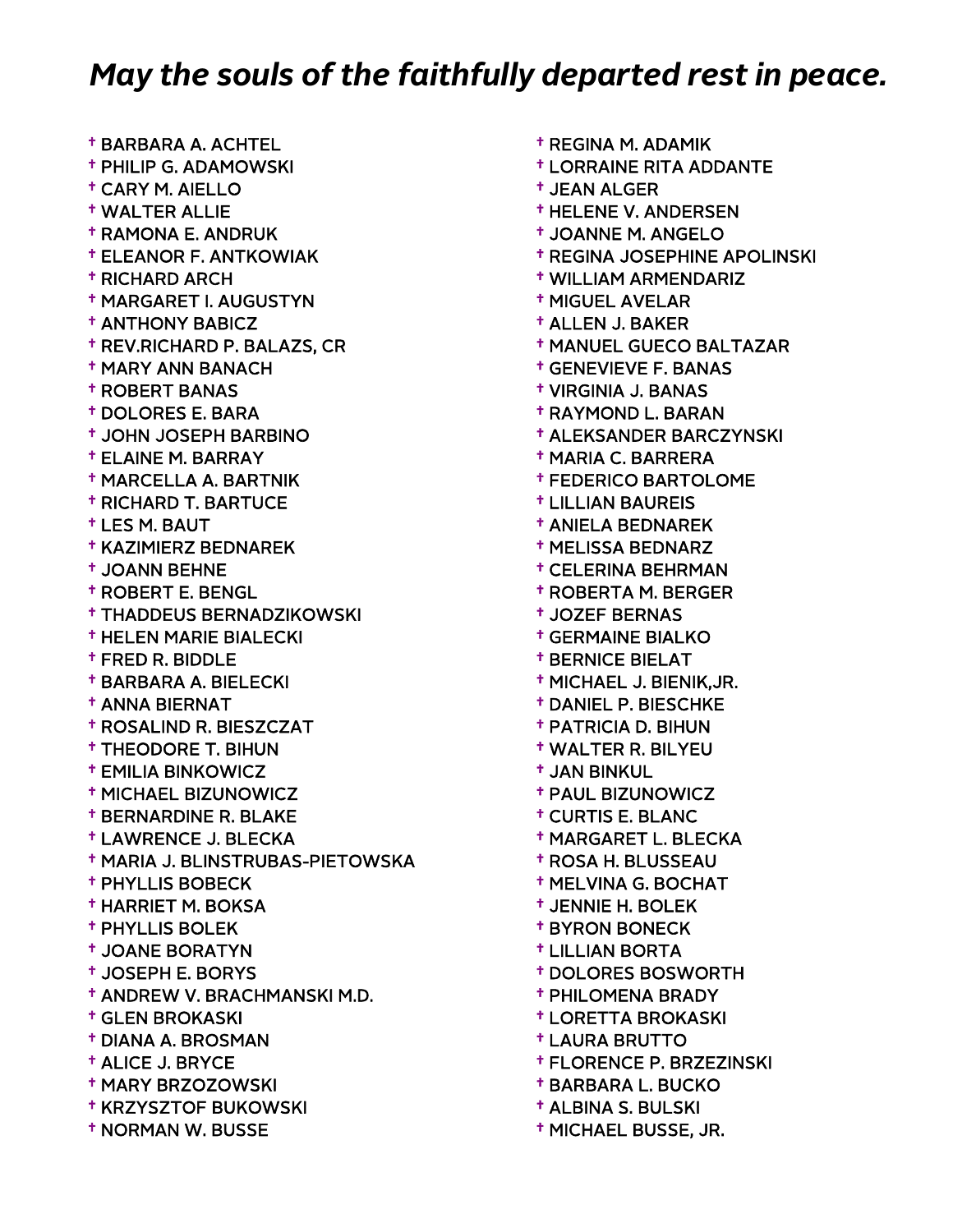† DAVID J. BYRNE † EDWARD F. BYWALEC † MADELINE H. CABANSKI † JOE CANO, JR. † DIANE GENEVIEVE CAPENER † GEORGE J. CARELLI † LORETTA CASKEN † LORRAINE CENCI † ESTHER B. CHIERO † HARRIET J. CHLEBEK † IRENE C. CISKOWSKI † GERRY M. CITTA † ROSEMARY CLAYPOOL † KATHLEEN P. COLLETTI † LILLIAN J. COMPALL † CAROL L. CRAMER † ROBERT CROWLEY † RUBIN CULAK † ADAM NORBERT CWIK † RICHARD H. CYMERMAN † MARIANNE CZAJKOWSKI † RYSZARD CZERWIEC † DOROTHY H. DAMIENSKI † JADWIGA DANILOWSKA † THOMAS B. DARNELL † ROSEANN DAVIS † JANET DEFIGLIO † IRENE DELONKA † ALLEN R. DEROSA † CLARA L. DETLOFF † RUDOLF O. DICK † EDVIGE DIRE † HELEN DONEY † ROBERT M. DRABIK † JOSEPH DREZEK † MICHELE M. DUDEK † LUDWIK DUDZIK † MICHELE LOUISE DULAK BEYE † DONALD L. DUNAJ † RICHARD T. DUSZA † THOMAS DYBAS † JULIUS J. DZIECIOL † BOGDAN DZIKOWSKI † BERNICE R. ELIA † GILBERTO ESCALANTE

 † KAZIMIERZ BYSIEK † KRZYSZTOF BYWALEC † MARIAN CACKOWSKI † KENNETH J. CAPARROS † AURORA CARDENAS † MICHAEL CASEY † RITA CASSA † RONALD D. CHESTER † VIRGINIA CHILICKI † MARGARET CIESZYKOWSKI † ERVIN M. CISZEK † ROBERT M. CLARK † BEATRICE M. CLEARY † EDWIN J. COMISKEY † ANNETTE M. CONNOLLY † DEBORAH S. CROOK † DODI CRUZ † ROBERT S. CWIAKALA † LORRAINE CYMERMAN † CZESLAWA CZAJA † JOHN CZEPIZAK † RICHARD CZWORNOG † PATRICIA M. DANIELS † ESTELLE DARLINGER † CONSTANCE A. DAVIES † ANNA T. DEBOLD † CLAUDIA DELESTOWICZ † KONSTANTY JOZEF DEMBOWSKI † LEONA M. DESTEFANO † MAGDALEN M. DEXTER † JESSICA C. DINELLI † MARY DOBSKI † JOHN B. DOWNES, JR. † JOHN A. DRECHNY † HELEN T. DUDEK † ROBERT M. DUDEK † JOAN J. DUGGAN † THOMAS A. DULSKI † JERRY DUSINSKI † WALTER A. DUZINSKI, JR. † STANISLAWA DYRDA † MITCHELL J. DZIK † BETTY A. DZIUBINSKI

- † KENNETH E. ELLINGER
- † MARY PAT EVANS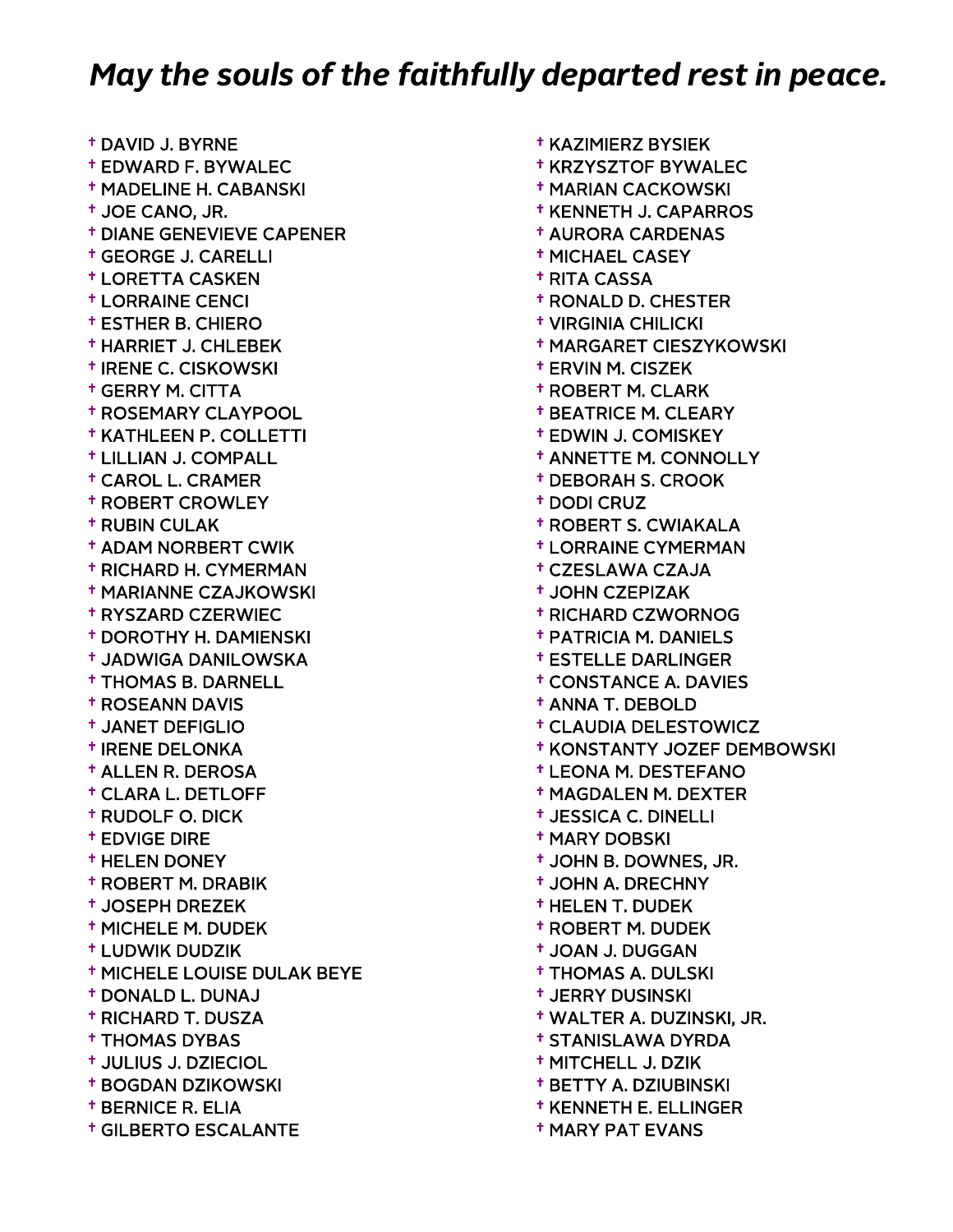† MARTA A. FABIAN † JOAN C. FAFINSKI † THADDEUS FARBISZ † ALICE M. FECZKO † JEROME A. FEIT † IRENEUSZ FILIP † EUGENE T. FISHER † HENRY FOKT † JOAN L. FRAZIER † RUDY M. GABOR † THERESA L. GABRYS † RONALD J. GARCARZ † PATRICIA J. GAWRON † ELAINE D. GENTRY † JOHN W. GIBATA † DANIEL GIOVACCHINI † WILLIAM GLEN † RODGER GNIADEK † DONALD J. GOFRON † VIRGINIA E. GOLIBRZUCH † LOTTIE V. GORAJ † LAWRENCE GORCZOWSKI † AUDREY GORDON † LAWRENCE GOSTOMSKI † CHRISTOPHER GREEN † ROBERT J. GUCWA † EUGENE GUERTLER † MARY A. GUSZKIEWICZ † GERARD MICHAEL GUZIEL † JEROME J. HANLEY, JR. † LOTTIE IRENE HEBDA † RUSSELL HEINOSCH † MARY A. HENSON † ELOIZA HERNANDEZ † VINCENT E. HILLERY † FR. GARY HOGAN, C.R. † ALVINA G. HORNIK † REED H. IBRAHIM † JANINA JAGODKA † ANGELINE JAJE † JOHN P. JAKUBOWICZ † IRENE V. JAMROZ † ALLAN J. JANIK † FRANK JANKOWSKI † EDWARD JASINSKI

 † THEODORE J. FABRY † CELESTE L. FALLON † ISABELLE FASSO † GENEVIEVE A. FEIT † DOROTHY L. FELSKI † ANNE S. FIRSZT † STEVEN FISHLEIGH † PATRICIA L. FRANGIAMORE † ELSIE J. FROMM † NORBERT S. GABOREK † LORRAINE RENQUIN GALE † MICHAEL GAVLIN † ADOLPH S. GAWRYCH † JACQUELINE GESHKEWICH † EUGENE GILL † ORIANO GIUSTI † THERESA L. GLOWIENKE † GERTRUDE J. GODLEWSKI † RICHARD GOFRON † MARGARET GONSIEWSKI † DIANE T. GORALCZYK † LILLIAN R. GORCZYCA † PHIL GORDON † FRANK GRABOWSKI † REGINA E. GUBIC † MARIA GUERRA † VIVIAN GURTOWSKI † LOUIS R. GUZICK † ALISON HAGHIGHAT † VIRGINIA M. HAWKES † DENYSE HEFFNER † MARY K HELDT † SOPHIE V HERMAN † ANNE K. HILARIO † BERNARD JOHN HINES † BARBARA HOLUBECKI † ANNA HUBERT † BARBARA JOYCE INSTONE † TADEUSZ JAGODKA † LAVERNE R. JAKES † ELEANOR JAKUBOWSKI † PIOTR J. JANCZEWSKI † RICHARD JANKIEWICZ

 † RYSZARD JARONCZYK † PHYLLIS H. JASKOT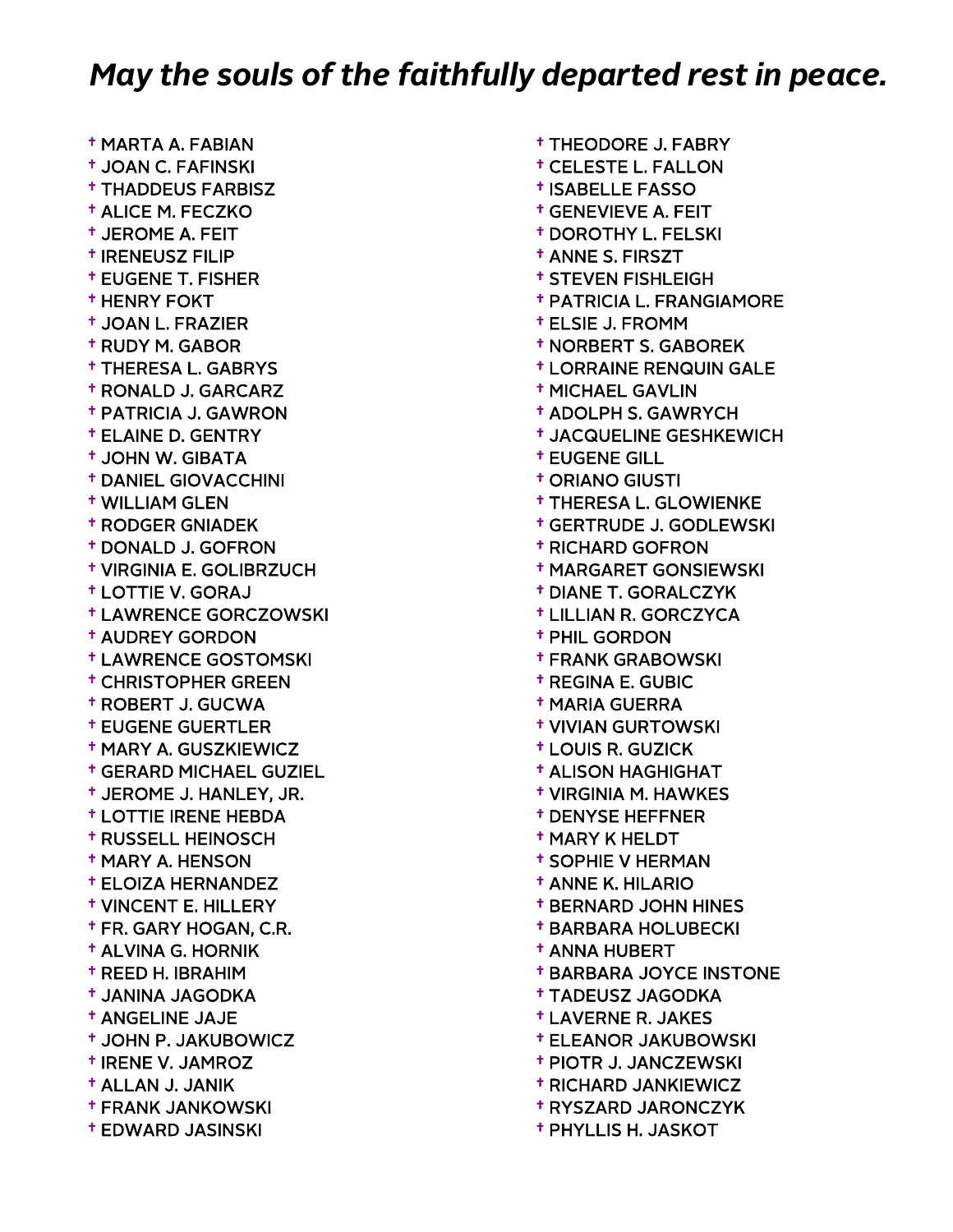† DOLORES S. JERZYK † PHILIP L. JOHNS † GERTRUDE JOHNSON † MARY R. JONES † ELISA JOSON † LAWRENCE A. JURACIC † RICHARD J. KACZMARSKI SR. † PRISCILLA A. KAISER † JAN KALINOWSKI † CHRISTINE P. KAMINSKI † SHIRLEY A. KAMINSKI † DOROTHY A. KANTECKI † JAN J. KASIARZ † IRENE J. KASS † ELIZABETH KASSAL † MARY ANN KAWA † SARA LYNN KELLY O LEARY † WALTER KENAR † JOHN W. KEPSKI † CLAIRE A. KICZULA † WANDA KIELAR † ANTHONY J. KLINGER † EUGENE KLOCEK † ROMAINE T. KLYAIC † SANDRA J. KOBUS † DANIELA KOGUT † HILLARD J. KOLASINSKI † DONNA ANN KOLEC † JOHN S. KOMACKI † ROBERT S. KONCZAL † MARY M. KOPEC † FELIX L. KORDOWSKI † OLIMPIA KORZENIEWSKI † IRENE KOSON † BRUNO B. KOTOWSKI † ANTHONY J. KOWALCZYK † JUDY M. KOWALIK † GEORGIANA H. KOWALSKI † ANNA KOZIOL † DANIEL KOZLOWSKI † ADAM A. KRAJ † DONALD KRAUS † EDWARD KRECICKI † THOMAS P. KROB † HELEN F. KROK

 † DOLORES JESCHKE † DERRICK JOHNSON † CAROL ANN JONES † CORAZON B. JOSON † BARBARA JOZEFOWICZ † DOLORES S. KACZMAREK † MARTA KADLUBOWSKA † HELEN S. KALINOWSKI † ALVINE F. KAMINSKI † JOANNA J. KAMINSKI † DOROTHY M. KANNE † JOAN KARWOSKI † BEVERLY ANN KASPRZYK † ADAM KASSAL † LEOPOLD KASZUBSKI † NORMAN E. KAZMIERSKI † MARY A. KEMP † TERENCE V. KENNEDY † ALICE G. KERN † MARIA KIECA † LORETTA HELEN KITCHING † RITA B. KLIS † RAYMOND C. KLOSS † THOMAS E. KMIECIK † MARGARET J. KOBYLEWSKI † ADELINE KOKOSZYNSKI † MARY E. KOLASINSKI † ZOFIA KOLODZIEJCZYK † BARBARA M. KONCZAL † ROBERT C. KOPALA † MARLENE L. KOPROWSKI † BONNIE KORZENIEWSKI † MILOSZ KOSCIALEK † CLAIRE L. KOSOWSKI † FRANK KOUTNIK,III † JAN KOWALEWICZ † ANN M. KOWALSKI † STANLEY KOWALSKI † STELLA KOZIOL † MARIAN KOZLOWSKI † MARIA REGINA KRAKOWIAN † DONALD KRAWZAK † SYLVIA KRIESSE † MARIANNA KROCHMAL

† CHESTER KROL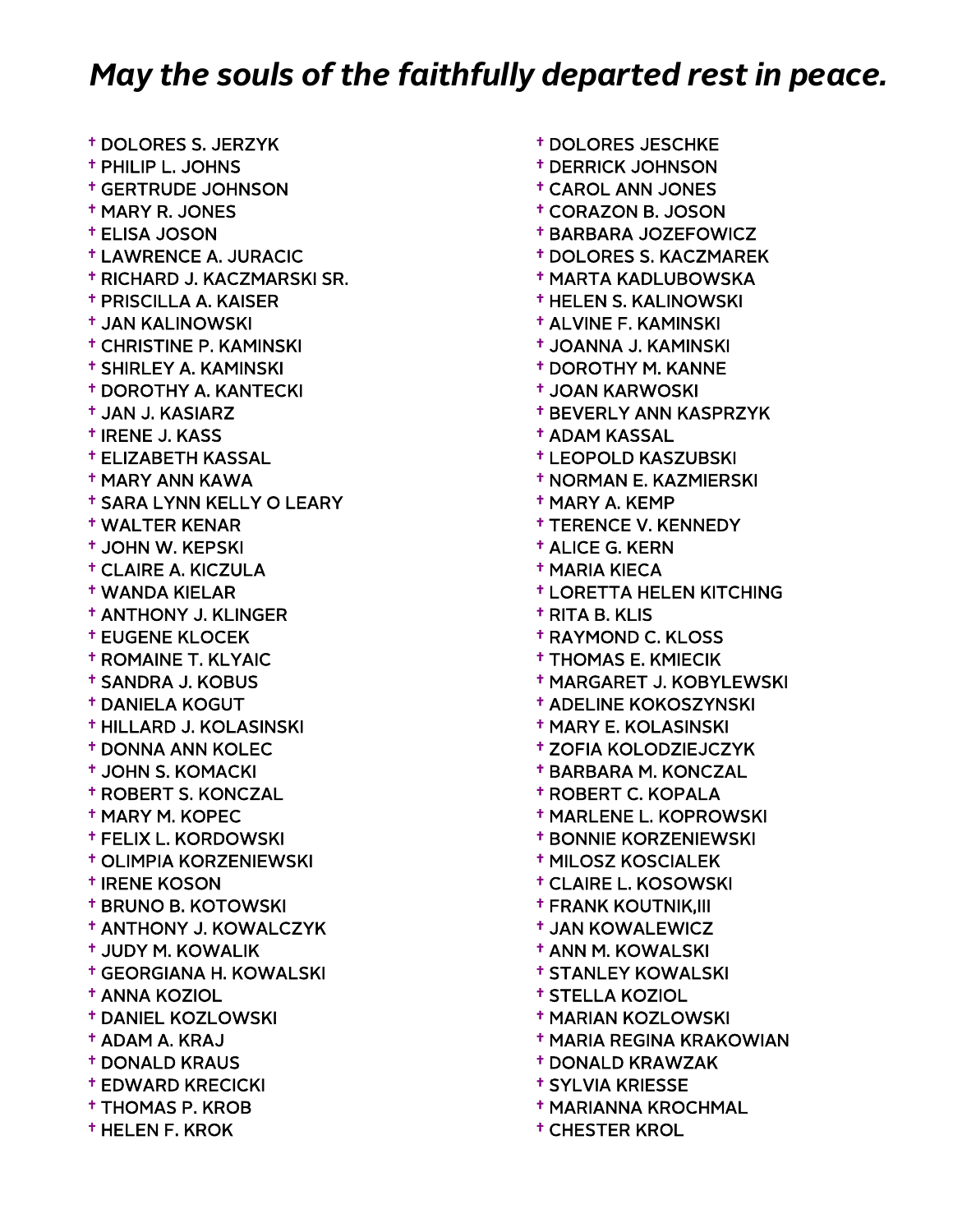† GENEVIEVE KROLICKI † THOMAS KROLL † MARY ANN KROPP † BARTOSZ KRUPINSKI † VICTOR F. KRYNICKI JR. † MATTHEW KRZALIC † JANICE KRZYWONOS † JANINA KUCZYNSKI † MICHAEL W. KUEHLMAN † DONNA LEE KUKLINSKI † ROBERT J. KULAK † JOHN J. KULICK † ADAM E. KURIATA † NELLIE R. KURO † JOSEPH M. KURZEJA † MARY KUZARA † MARIA LABAK † ALICE AURELIA LAGONA † ESTELLE LAMAKA † KENNETH LANGTON † LUISA LARUSSA † GENEVIEVE H. LASHEFF † JOSEPH V. LASKO, SR. † GEORGE LASTRICO † PHILLIP LATTANZIO † JULIA LAZARZ † HELEN R. LECHOWICZ † MARILYN LEKSANDER † ADAM D LEMANEK † SOPHIE G. LESNIAK † ROSALIE A. LIGAS † THEODORE L. LIPKOWSKI † EUGENE A. LISOWSKI † VIRGINIA E. LITEWSKI † ROBERT C. LOCH † RONALD LODYGOWSKI, JR. † DARIUSZ S. LOWISZ † CAROL LUBERDA † JAMES JOHN LUCZAK † MARTIN LUTZ † ANNA MACHNIK † MATTHEW MACIOROWSKI † GERALD F. MAJCHER † BARTLOMIEJ MAKOWSKI † FRANCES MALECKE

 † JEFFREY S. KROLL † GLENN E. KROPP † CECILIA KRUCZEK † JOHN FRANK KRUPKA † RAYMOND J. KRYPEL † SILVAN KRZALIC † JAN KUCZYNSKI † BOZENNA GRATYS KUDLINSKI † DOLORES KUHARCHUK † GENEVIEVE C. KUKLINSKI † THOMAS C. KULAK † MARY PLACIDIA SISTER KULIGOT † EDWARD F. KURNIK † ROMAN KURZAC † GLORIA M. KUSZ † ANNA KWAPIEN † GLORIA R. LABERG † HENRY J. LAKOMA † ELEANORE ANNA LANGE † ROSANNE HELEN LAPUMA † DONALD J. LASHEFF † JULIA A. LASKO † ALVENA LASTOVICH † MARY B. LATTANZIO † VIRGINIA LAUTERBACH † RENETTA LAZUKA † JAMES E. LEHNERT † RICHARD N. LEKSANDER † ZOFIA LEMANEK † MARILYN LESTARCZYK † ROSE LIGEZA † RYSZARD LISIECKI † LEONARD LISZTWAN † TERRI A. LITTWIN † RICHARD G. LODYGOWSKI † RONALD LODYGOWSKI, SR. † ELIA LOZADA † ELIZABETH S. LUCZAK † LILLIAN A. LUSZCZ † STEFANIA LYSY † HELENE A. MACIOR † GERALDINE MACK † DANIEL MAJEWSKI † ESTABAN A. MALAPIT

† STANLEY A. MALEK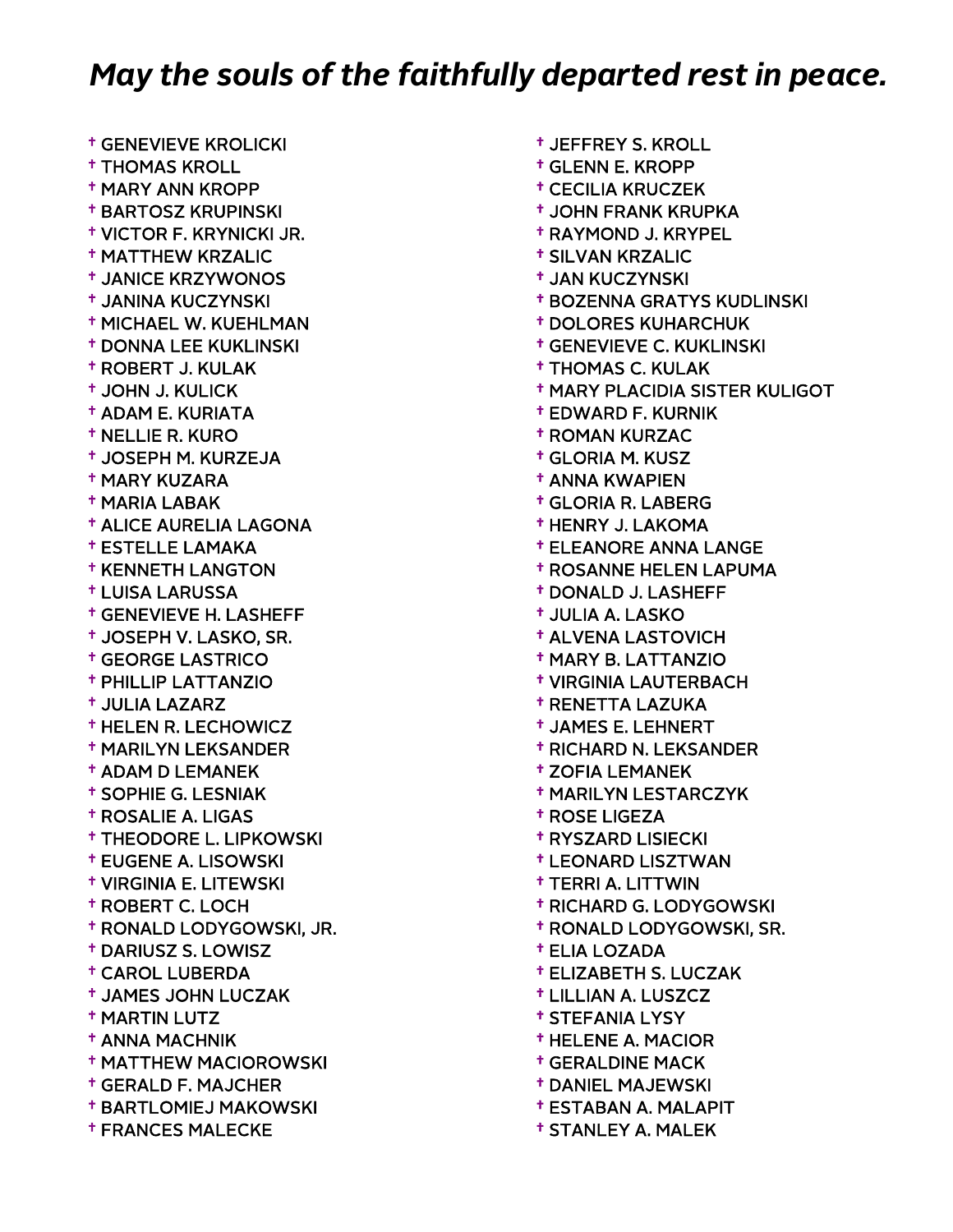† KATHERINE MALICKI † EUGENIUS MALINOWICZ † ANGELINE B. MANKA † JOSEPH H. MARCZAK † GLORIA MARKOWSKI † HARRY V. MARTIN † RICHARD MARTINEZ † EDWARD J. MATENKO † MARIA MAZIUK † GRACE A. MCELROY † TED G. MEDINA † MARY C. MEREK † ARLENE B. MEYER † LORRAINE I. MICHALAK † RADOSLAW MICKIEWICZ † FRANCOISE S. MIKHAIL † SABINA MIKUCKA † MARGARET M. MILLER † SOPHIE M. MILLER-HERWALD † HELEN L. MINDAK † GREGORIO MIRAMON † ROBERTA ANN MISIORA † HALINA MISZUK † JEANETTE MONCZYNSKI † ROBERT MONKOWSKI † ARIANA MORALES † MICHAEL ANTHONY MORICI † THERESA TERESA MORYL † MICHAEL J. MROSKI † RICHARD MRUGACZ † DOROTHY A. MUSZYNSKI † MAREK MYSLIWIEC † JAVIER NAVAR † MARIE R. NAZIMEK † LORETTA NIERODA † VIRGINIA ROSE NODACKER † CONSTANCE VIRGINIA NOVAK † NANCY L. NOWAK † ROBERT J. OBUCHOWSKI † DOLORES J. OCHAT † ELENA OKON † PHILLIP M. OLSZEWSKI † ELSA ORLANDI † FRANCES A. PACIOREK † KEVIN PACZKOWSKYJ

 † BLANCHE MALINOWICZ † HELEN A. MALOCHA † MELAINE MARCHEWKA † CHESTER MARKIEWICZ † FRED A. MARNOWSKI † JAMES JOSEPH MARTIN † ZDZISLAW MATELSKI † KATHLEEN H. MAZIENIS † CECELIA P. MAZUR † SHIRLEY A. MCNICHOLS † WILLIAM TODD MEEHAN † ROSA MERGENTHALER † PAMELA A. MICEK † HELEN A. MICHALSKI † WLADYSLAW MIDER † HENRY STANLEY MIKSULA † CHRISTOPHER MILEWSKI † STEVEN G. MILLER † FRANK B. MINDAK † JOSEPH J. MINWEGEN † MICHAEL MIRONICKI † ROBERT W. MISKIEWICZ † ORLANDO MOLLER † BERNADETTE ANN MONKOWSKI † MARIANNE MORACEWSKI † MAVIS MOREL † THERESA S. MORRISON † GERALDINE MOTT † EDWARD L. MROZEK † HELEN MUNN † ALBERT MYRDACZ † VIRGINIA V. NAPORA † MAURICIO NAVAR † HARRIET E. NEGA † RITA A. NIEWIEROWSKI † NORMA ALVAREZ NODZENSKI † JOHN NOVAK † JOSEPH M. NOWAKOWSKI † MATTHEW M. OCALLAGHAN † VICTORIA L. ODARCZENKO † JOZEF OLEKSY † JUDITH ANN ORDONEZ † ANTONI ORLOWSKI † WANDA PACOCHA

† NANCY PACZKOWSKYJ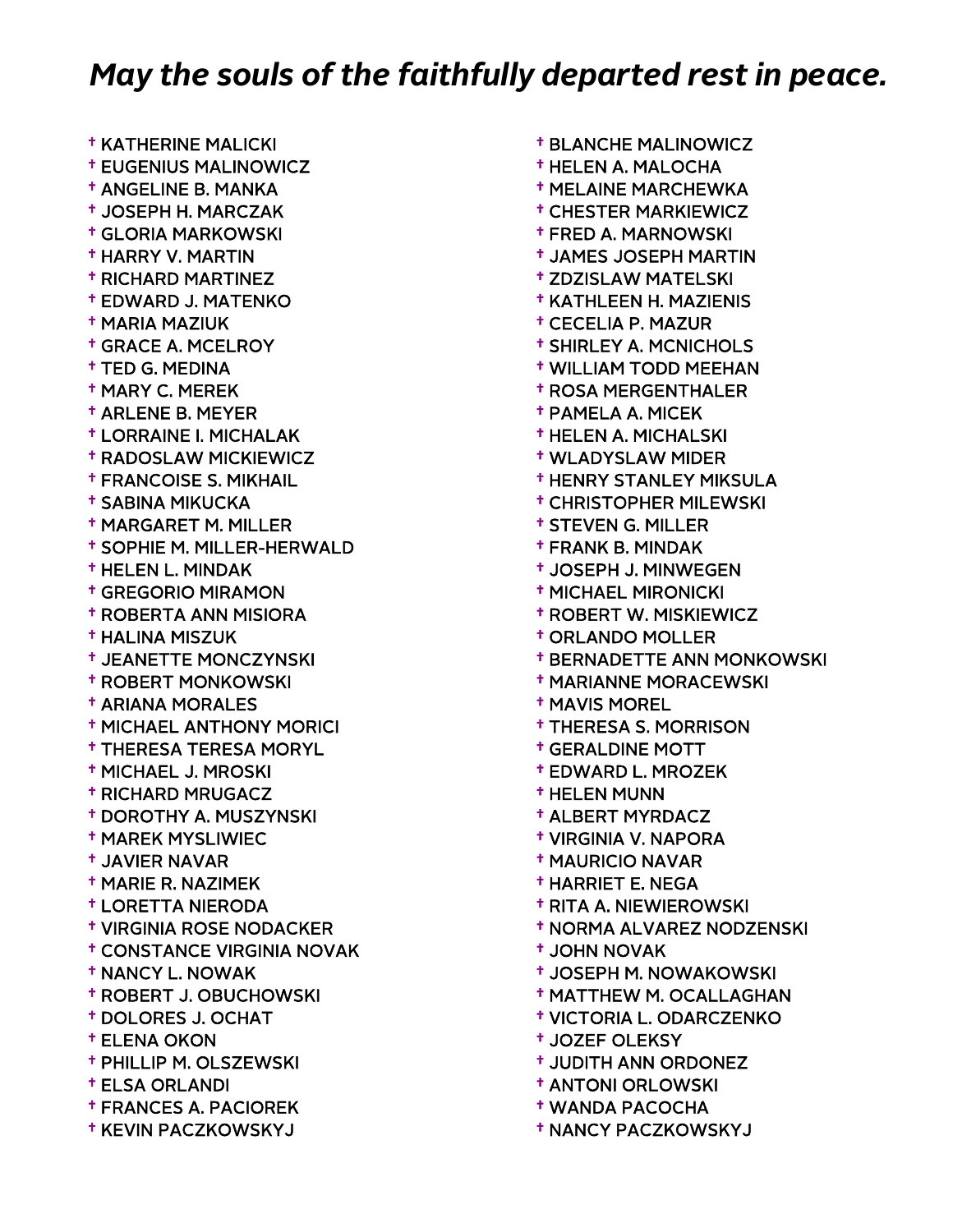† LORETTA K. PAKUCKO † MALGORZATA PALENIK † MELISSA A. PALUMBO † PAT J. PANICO † FLORENCE PAPAK † LORETTA PAPCIAK † BERNARD PAPROCKI † MAREK PAROL † GEORGE R. PASSERI † SHIRLEY K. PATT † EDWARD PAWLAK † JEAN PAWLIK † JEAN B. PEGNOTTGA † PATRICIA PELNAR † URSULA PERCHAL † MIGUEL A. PEREZ † MARILYN BERNICE PESZEK † HELMER L. PETERSON † ANNA MARIA PEZANOWSKI † MARIE PIECHOWSKI † KAZIMIERA PIETRYGA † EVELYN OLGA PIONTEK † JOSEPH LAWRENCE PISZCZEK † PATRICIA A. POCZEKAJ † LORRAINE K. PODOSEK † FLORENCE POKUTA † HELEN M. POLANSKI † LORRAINE POLCYN † LORETTA H. POREBSKI † ANNE M. POTEMPA † MARGARET J. POTTER † VASSYL PRADUN † MARY F. PREZETTE † ESTELLE H. PRUSKO † MILDRED D. PULTORAK † RITA M. RADCLIFFE † CONSTANCE RAIA † GERTRUDE RATAJCZYK † EMILIE J. REMUS † SALI L. RIESTERER † WESLEY W. ROBERTSON † RAFAEL RODRIGUEZ † ROSE W. ROMANELLI † CARMEN V. RUIZ † LAWRENCE RUTSAY

 † ALBERT PALAFOX † HELEN PALESH † MITCHELL W. PANEK † MARY ANN E. PANKIEWICZ † ALINE M. PAPCIAK † ROBERT PAPECK † GERALDINE T. PAREJKO † MARK D. PARSZE † FLORENCE E. PATLA † JAMES N. PAWELSKI † EDWARD PAWLIK † JOZEFA PAWLUS † JOSEPH J. PELNAR † CAMILLE PENNELLE † WANDA C. PERECZKY † CLYDE P. PESH † STEPHANIE PETERS † WILLIAM PETKA † CESAR MIGUEL PICHARDO † KINGA PIENIADZ † ANGELINE R. PINDEL † PAUL PIOTROWSKI † JEAN C. POBUTA † RAYMOND A. POCZEKAJ † FRANCISZKA PODSADA † JOSEPH POKUTA † HARRY POLCYN † GERTRUDE POLIT † WALTER J. POSTELNICK † DALE E. POTTER † MARION POZATEK † GREGORY PRAIRIE † STELLA PRUDZIENICA † STANLEY E. PRZYBYLSKI † ANN M. PUSCZAN † HENRY RADOS † ELEANOR L. RAMMEL † SCOTT W. REESE † ELAINE J. RICE † LYDIA B. RIVERA † JAIME RODRIGUEZ † DOLORES ROKOSZ † VIRGINIA C. ROZMARYNOWSKI

- † JANINA RUSAK
- † JUDITH G. RYBA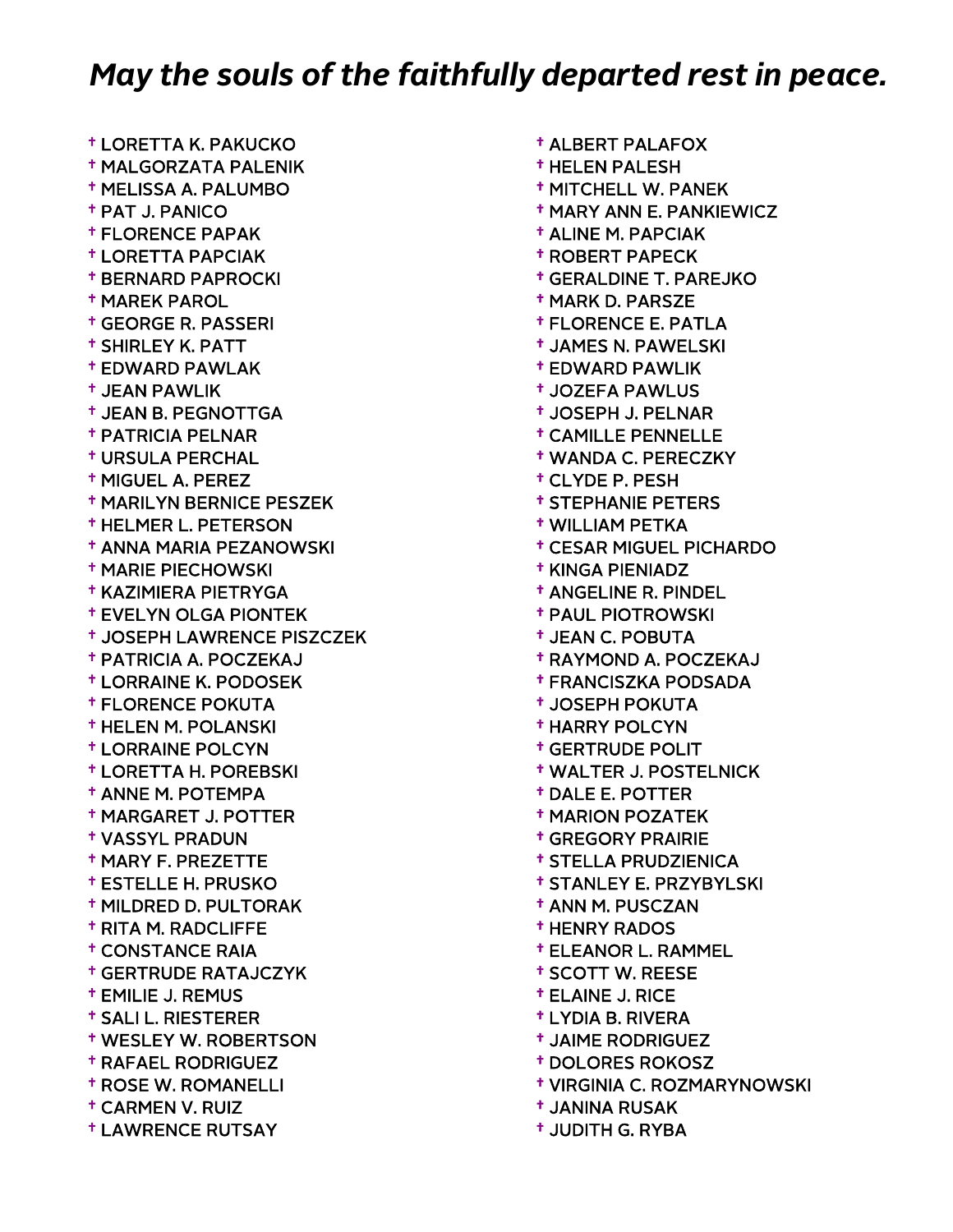† REV. MELVIN RYBARCZYK, CR † JEANNETTE V. SAK † CHRISTINE A. SAMAAN † TERESITA SANTOS † ROSEMARIE T. SAVICKUS † RYSZARD SAWICKI † JEAN J. SCHABELSKI † CHRISTINE B. SCHERER † DONNA J. SCHISLEY † CHARLES A. SCHMUTTENMAER † DONALD SCHNEPF † SR. MARIA SCHULTZ, CR † NORIO SHIOURA † NANCY SIDOR † MIROSLAWA SIERRA † HILDA K. SIMA † CAROLYN J. SINGAEWSKI † MICHAEL E. SISKA † ZYGMUNT SITKOWSKI † VIRGINIA L. SKIBBE † BERNARD H. SKUPIEWSKI † JOAN C. SLIWA † MARIE SMIGIELSKI † TERRENCE T. SMITH † MARION A. SMOLECKI † DOLORES SMOLINSKI † DOLORES SOBON † ROBERT E. SOKOWSKI † LORRAINE THERESA SOWA † ALYSE M. SPAYER † PHYLLIS V. SPOK † JEAN SROKA † TEODORO STANKIEWICZ † MEGAN A. STARSIAK † RANDALL P. STARZYK † JAMES J. STEFAN † LAWRENCE STEFANSKI † BARBARA STEFFENS † FLORENCE E. STIER † RICHARD A. STORCZ † LINDA STRBICH † ROBERT W. STRZALKOWSKI † ALFONSO A. SUAREZ † PELAGIA SUKIENNIK † JOHN SUSICKI

 † STANLEY C. RYZNER † GUADALUPE AVILES SALAZAR † THERESA M. SAMBORSKI † DIANE SAVARINO † JOZEFA SAWICKI † THERESE V. SCANLAN † NORMAN J. SCHAEDEL † DONALD SCHILZ † CHRISTINE SCHMIDT † ARLENE SCHNEPF † MARY E. SCHUBERT † DARLENE J. SELIGMANN † MARY T. SHUCK † RICHARD SIERACKI † DONALD R. SIKORSKI † OLGA MARIE SINAK † BERNARD R. SIPIORA † BRONISLAWA SITKO † CAROL A. SKALNIK † ANN A. SKROBOT † DOUGLAS SKUPIEWSKI † ROBERT J. SLOYAN † DIANE T. SMITH † LINDA R. SMOLAK † DOROTHY ANN SMOLEN † LOUISE SMORON † GEORGE SOCHACKI † CHARLES LEONARD SOLOMON † DONALD SPARLING † THERESA A. SPEJCHER † OLGA SPRINGER † VIOLET J. SROKA † JULIE A. STARSIAK † DANIEL F. STARZEC † NANCY A. STAUB † STANISLAWA STEFANIAK † MICHELENE V. STEFANSKI † MARGARET STEVENS † MARIA STOPKA † IRENE B. STRAUB † WALTER M. STRYCZEK, JR. † ANDRZEJ STYRCZULA † MILDRED J. SUJKA † SYLVIA M. SUREK † TINA MARIE SWANSON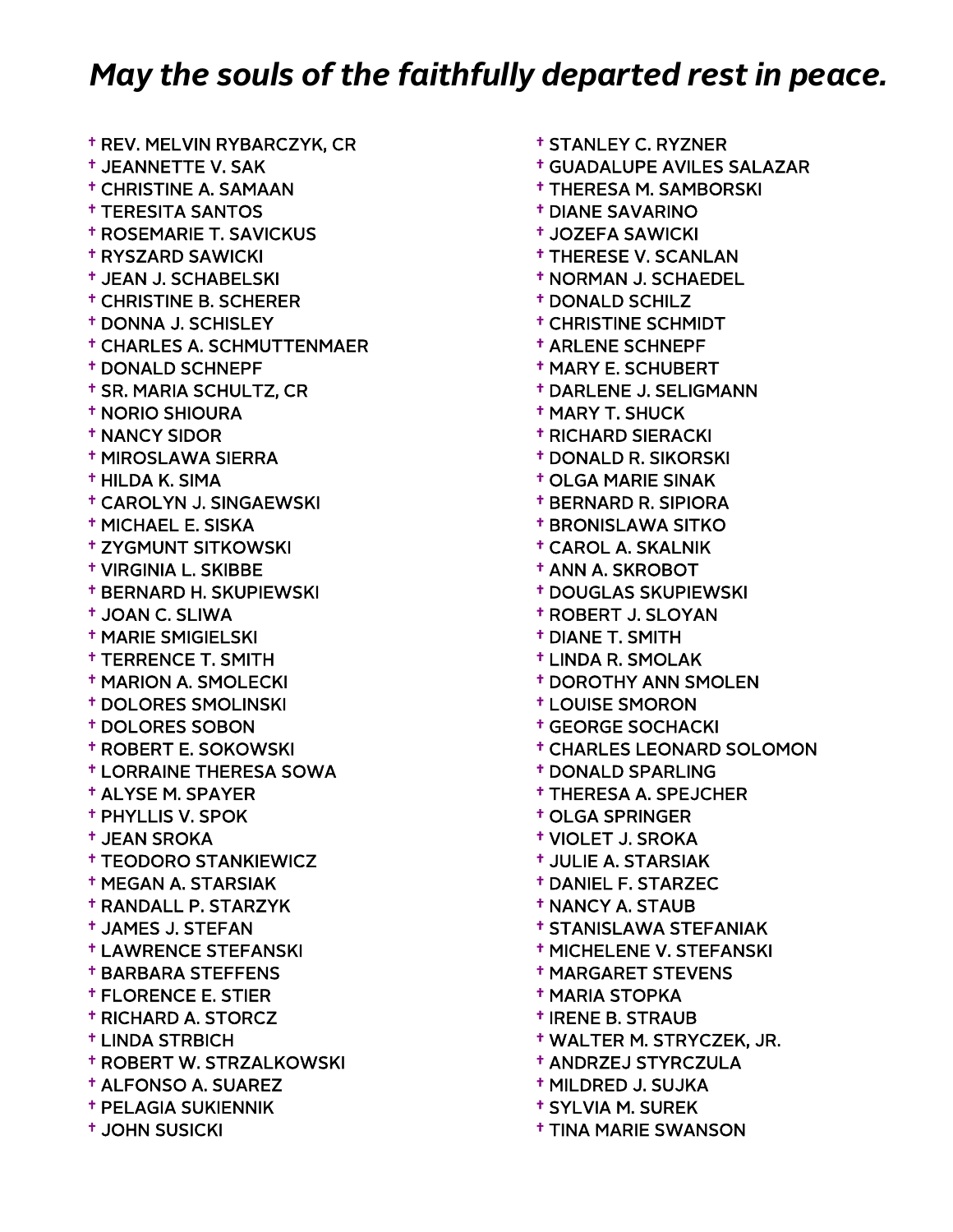† RONALD SWATEK † JOAN P. SWITAJSKI † CLIFFORD SZCZEPANSKI † ANNA SZYBKOWSKI † JULIA SZYLER † GLADYS TAMAYO † DIANE K. TATERKA † FLORENCE F. TENEROWICZ † DANIEL M. TOKARZ † LOUISE E. TOMASELLO † RENEE TOTOS † MITCHELL DEAN TRIER † ALICE P. TRUSZKOWSKI † IRENE M. TRYBULEC † IRENA TUKIENDORF † DIANE L. TURKOWSKI † GENE TYMAN † LORETTA VANIS † JOSE VILLALBA † DR. IRENE F. WALCZAK † JOHN WALSKI † JOHN G. WASSINGER † ANNA WASZCZYK † BOGDAN WAZ † THERESIA WEIS † DOLORES WENCEL † LUCILLE M. WENDTLAND † JOHN WICH † ESTHER L. WIECZOREK † ELSIE M. WILCZYNSKI † MARY WILK † SUSAN D. WILKS † SOPHIE CAROL WILLIAMS † GERALDINE ANN WISNIEWSKI † PATRICIA MARIE WITKIEWICZ † CHRISTINE M. WLODARSKI † WAYNE L. WNEK † ARLENE WODZISZ † FLORENCE WOJCIK † IRENE F. WOJTAL † HELENE ROSEMARY WOLINSKI † TIM J. WOLSKI † ALICE WOZNIAK † JOHN M. WOZNIAK JR. † EDWIN H. WRIGHT

 † ANDREW J. SWIDERSKI † WALTER SZALLA † ZYGMUNT SZCZEPANSKI † ANN SZYDLOWSKI † FRANCES SZYMCZYK † KATHARINA TASCH † EMILIA TELUCH † STELLA H. TOBIS † RAYMOND M. TOKARZ † THEODORE TOMUSIAK † ROSENDO TREJO † JUAN C. TRUJILLO † JOHN F. TRUTY † MARLENE M. TRZCINSKI † BEVERLY L. TURBAK † THOMAS E. TWAROGOWSKI † MARGIE H. VALENZUELA † LYNN A. VERNSTEN † ROBERT P. VOLLENDORF † ELIZABETH E. WALDRON † RAYMOND T. WARYCH, SR. † MARIE R. WASSINGER † THOMAS E. WATKINS † ROBERT A. WEICK † FLORENCE WELENC † EVELYN ANNA WEND † NORBERT T. WESOLOWSKI † MARK WIECHNIK † ANN HOLDA WIEWEL † JOANN H. WILK † EDMUNDA WILKOSZEWSKI † JERRY PATRICK WILLIAMS † ROBERT H. WIORSKI † ANNA WITEK † RUTH DOLORES WITT † ELEANORE WNEK † JOZEF WODKA † DELORES WOJCIK † REGINA WOJCIK † RONALD WOJTAS † KENNETH M. WOLLSCHEID † MARK M. WONSOWICZ † MARION A. WOZNIAK † JANE WOZNICZKA

† EDWARD J. WRONA JR.